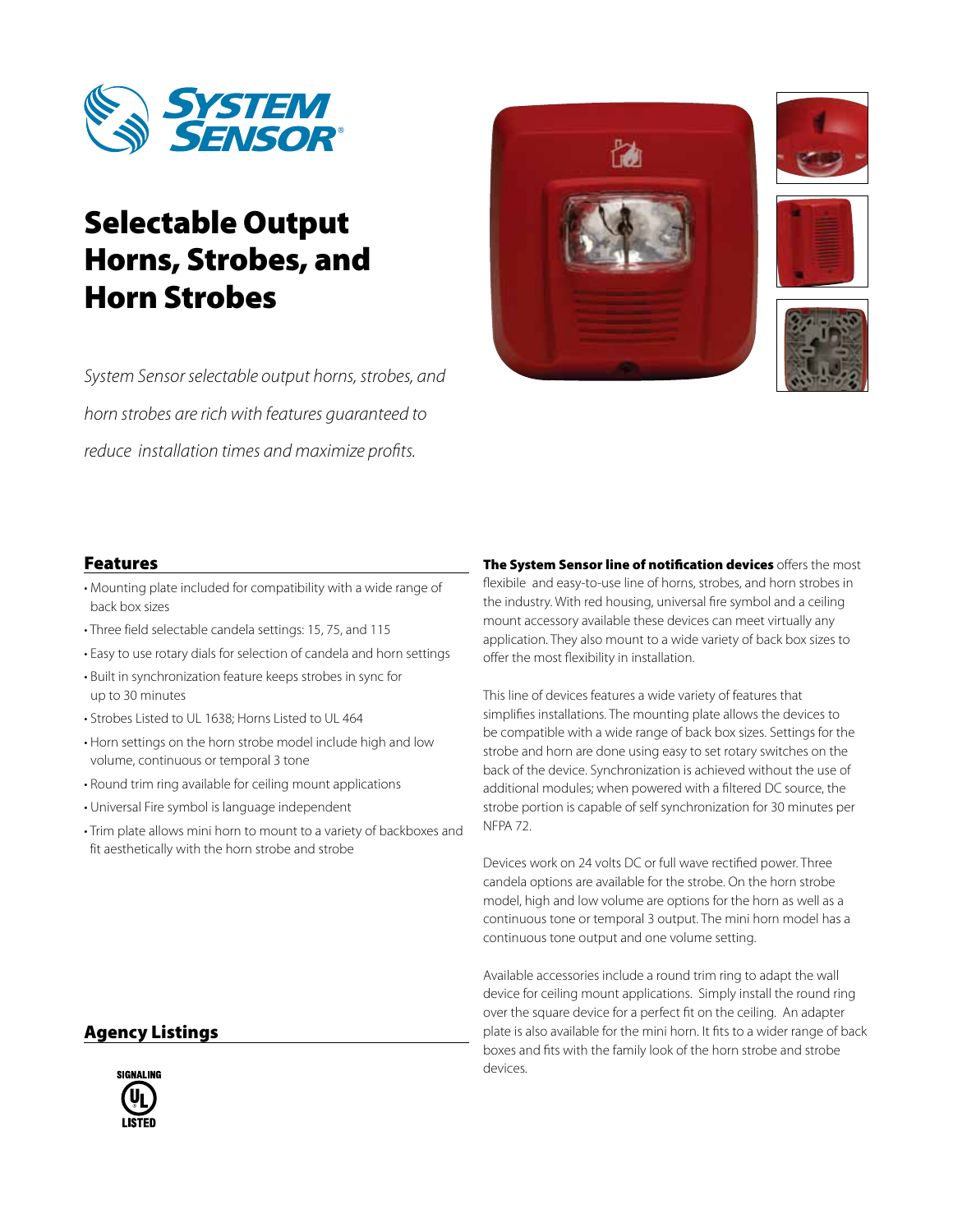## System Sensor Specifications

### **Architect/Engineer Specifications**

### **General**

System Sensor strobe and horn strobes shall mount to a 2"x4", 4"x4", Single Gang, Double Gang, 4" Octagon, 3.7" x 3.7", 2" round, 2.36" x 2.36", 3.54" x 2.6", 1.77" back box. System Sensor devices shall be powered from a non-coded notification appliance circuit output and shall operate on a nominal 24 volts. 24-volt-rated notification appliance circuit outputs shall operate between 17 and 33 volts. Devices operate between 32 and 120 degrees Fahrenheit from a regulated DC or full-wave rectified unfiltered power supply. Strobes and horn strobes shall have field-selectable candela settings including 15, 75 and 115 cd. The devices shall not operate on a coded power supply. Horn - strobe and strobe devices shall have built-in synchronization capability. Upon initial power up the devices shall be synchronized for up to 30 minutes.

### **Strobe**

The strobe shall be a System Sensor Model ST or ST-R listed to UL 1638 and shall be approved for fire protective service. The strobe shall be wired as a primarysignaling notification appliance flashing at 1 Hz over the strobe's entire operating voltage range. The strobe light shall consist of a xenon flash tube and associated lens/reflector system.

**Horn Strobe Combination**<br>The horn strobe shall be a System Sensor Model Isted to UL 1638 and UL 464 and shall be approved for fire protective service. The horn strobe shall be wired as a primary-signaling notification appliance and comply with the Americans with Disabilities Act requirements for visible signaling appliances, flashing at 1 Hz over the strobe's entire operating voltage range. The strobe light shall consist of a xenon flash tube and associated lens/reflector system. The horn shall have two audibility options and an option to switch between a temporal three-pattern and a non-temporal (continuous) pattern. These options are set by a multiple position switch.

### **Mini Horn**

The mini horn shall mount to a Single Gang back box. With the accessory trim plate it shall mount to a 2"x4", 4"x4", 3.7"x3.7", 2" round 2.36" x 2.36", 3.54" x 2.6", 3.54" x 2.6", 1.77" back box. The mini horn shall provide a continuous tone output.

| <b>Physical/Electrical Specifications</b>           |                                                                                   |
|-----------------------------------------------------|-----------------------------------------------------------------------------------|
| <b>Standard Operating Temperature</b>               | 32°F to 120°F (0°C to 49°C)                                                       |
| <b>Humidity Range</b>                               | 10 to 93% non-condensing                                                          |
| <b>Strobe Flash Rate</b>                            | I flash per second                                                                |
| <b>Nominal Voltage</b>                              | Regulated or regulated 24 DC/FWR <sup>1</sup>                                     |
| <b>Operating Voltage Range</b>                      | 16 to 33 V (24 V nominal)                                                         |
| <b>Input Terminal Wire Gauge</b>                    | 14 to 18 AWG (0.80 mm <sup>2</sup> to 2,00 mm <sup>2</sup> )*                     |
| Strobe and horn strobes dimensions (including lens) | 5.15" L x 5.0" W x 1.5" D (131 mm x 127 mm x 38 mm)                               |
| Ceiling trim ring dimensions (sold as a pack of 5)  | 6.8 " dia / 1.5" depth (173 mm / 38 mm)                                           |
| <b>Mini Horn Dimensions</b>                         | 4.6"L x 2.9" W x 1.44" D (117 mm x 74 mm x 37mm)                                  |
| Mini horn trim plate (sold as a pack of 5)          | $5.1"$ L $\times$ 5.0" W $\times$ 1.73" D (151 mm $\times$ 129 mm $\times$ 43 mm) |

Full Wave Rectified (FWR) voltage is a non-regulated, time-varying power source that is used on some power supply and panel outputs.

\* Mini horn is rated for 12 to 18 AWG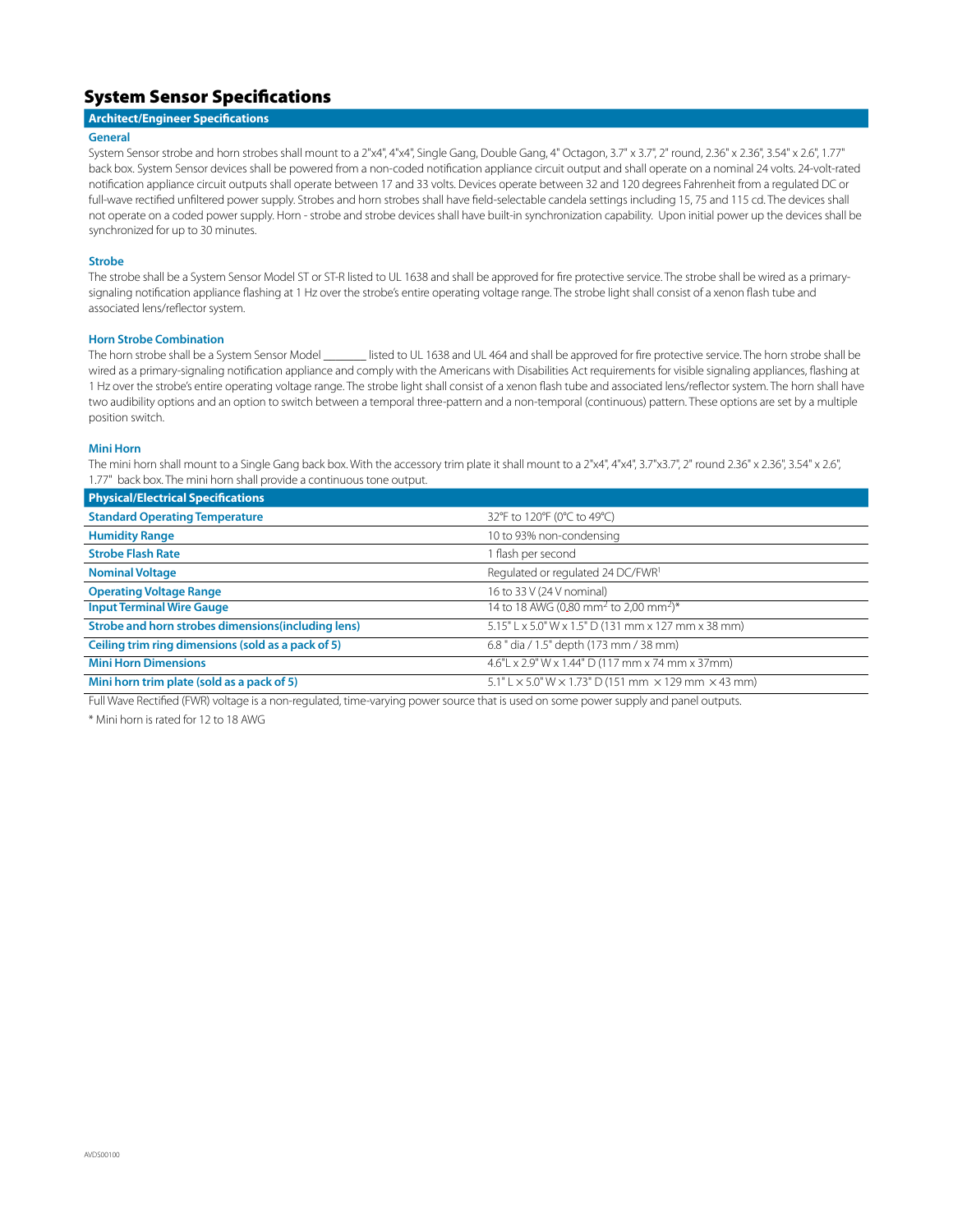## UL Current Draw Data

| <b>UL Max. Strobe Current Draw (mA RMS)</b>                  |                        |         |             |            |  |  |
|--------------------------------------------------------------|------------------------|---------|-------------|------------|--|--|
|                                                              |                        |         | 16-33 Volts |            |  |  |
|                                                              | <b>Switch Position</b> | Candela | DC.         | <b>FWR</b> |  |  |
| <b>Standard Candela</b><br>Position 1<br>Range<br>Position 2 |                        | 15      | 34          |            |  |  |
|                                                              |                        | 75      | 63          | 74         |  |  |
|                                                              | Position 3             | 115     |             | 89         |  |  |

| <b>UL Max. Current Draw Horn Strobe</b> |             |       |    |  |  |  |
|-----------------------------------------|-------------|-------|----|--|--|--|
|                                         | 16-33 Volts |       |    |  |  |  |
| <b>DC</b> Input                         | 15          | 15/75 | 30 |  |  |  |
| Temporal High                           | 36          | 67    | 84 |  |  |  |
| Temporal Low                            | 34          | 65    | 82 |  |  |  |
| Continuous High                         | 40          | 72    | 90 |  |  |  |
| Continuous Low                          | 37          | 68    | 85 |  |  |  |
| <b>FWR Input</b>                        |             |       |    |  |  |  |
| Temporal High                           | 51          | 77    | 83 |  |  |  |
| Temporal Low                            | 49          | 75    | 92 |  |  |  |
| Continuous High                         | 55          | 82    | 98 |  |  |  |
| Continuous Low                          | 50          | 78    | 94 |  |  |  |

## Horn Tones and Sound Output Data

| <b>Horn Strobe Output (dBA)</b> |                      |      |    |                              |    |             |                        |                 |
|---------------------------------|----------------------|------|----|------------------------------|----|-------------|------------------------|-----------------|
|                                 |                      |      |    |                              |    |             | <b>24-Volt Nominal</b> |                 |
|                                 |                      |      |    | $16 - 33$ Volts <sup>†</sup> |    | Reverberant |                        | <b>Anechoic</b> |
| <b>Switch Position</b>          | <b>Sound Pattern</b> | dB   | DC | <b>FWR</b>                   | DC | <b>FWR</b>  | DC                     | <b>FWR</b>      |
|                                 | Temporal             | High | 78 | 77                           | 78 |             | 103                    | 104             |
|                                 | Temporal             | Low  | 74 | 73                           | 74 | 73          | 100                    | 101             |
|                                 | Continuous           | High | 82 | 80                           | 82 | 80          | 103                    | 104             |
| 4                               | Continuous           | Low  | 80 | 78                           | 80 | 78          | 100                    | 101             |

† Minimum dB rating for Operational Voltage Range as per UL 464.

## Mini Horn Sound Output Data Mini Horn Current Draw

| <b>Tone</b> | <b>Power Supply</b> | <b>12V</b> | <b>24V</b> | <b>Tone</b> | <b>Power Supply</b> | 12V | <b>24V</b> |  |
|-------------|---------------------|------------|------------|-------------|---------------------|-----|------------|--|
| Continuous  | ◡                   | 75 dBA     | 82 dBA     | Continuous  | ◡                   |     |            |  |
|             | <b>FWR</b>          | 75 dBA     | 80 dBA     |             | <b>FWR</b>          |     | <u>__</u>  |  |